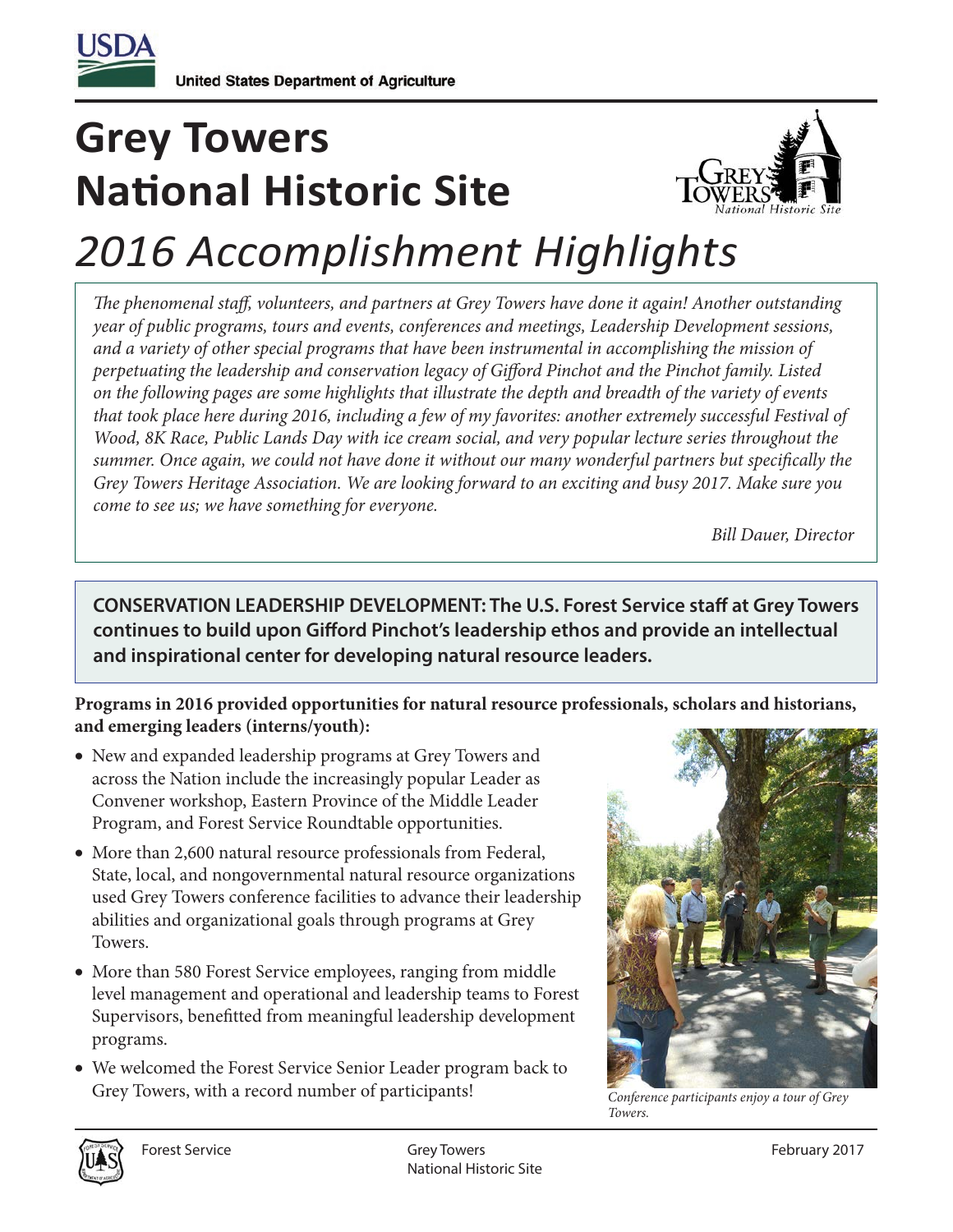- Grey Towers staff coordinated leadership development opportunities and retreats for other Forest Service staffs, such as the National Incident Management Organization. They also shared expertise and guidance with those who sought to build upon the success of the U.S. Forest Service Leadership Development program at Grey Towers regionally, nationally, and internationally.
- Hosted two academic professionals and environmental historians through the Scholar in Residence program, who were able to further their research of historic resource conservation events and their impact on future resource conservation.



*A college intern works with historic artifacts at Grey Towers.*

• Provided immersion learning experiences for eight college student interns to strengthen their academic and career opportunities in forestry, environmental science, recreation management, museum sciences, horticulture, and landscape architecture.

Looking Ahead: Grey Towers staff is working closely with agency leaders to coordinate, expand, and strengthen *leadership development throughout the agency, including the expanded Leader as Convener workshop, and*  cultivating opportunities to introduce agency staffs to the Grey Towers' learning experience. A special focus will be *on nurturing co-leadership relationships.*

LANDSCAPE, PRESERVATION, AND ARCHIVAL CONSERVATION: The U.S. Forest Service staff **at Grey Towers continues to focus on its core mission of preserving the historic integrity of the National Historic Site's buildings, landscape, and archival collection.**



*Forest Service Chief Tom Tidwell helps plant the first Chief's tree at Grey Towers.* 

**Progress in 2016 helped balance today's demand for multiple uses with maintaining the historic integrity of Grey Towers:**

- Continued to preserve the architect-designed landscape at Grey Towers by restoring sculptures, the historic Long Pool and Garden, bluestone walkways, and other landscape features.
- With support from the partner Grey Towers Heritage Association, we continued to restore the Laurel Hill Cemetery on the grounds of Grey Towers by developing and installing stabilization devices for headstones and removing stumps and invasive plants. We also researched mid-1800s gravesites of a local family, which was interpreted into a popular public education program about cemetery preservation and mortuary symbols.
- Educated more than 10,000 visitors with a new curatorial exhibit, "Just Fishing Talk," that showcases Gifford Pinchot's enthusiasm for the sport. More than 100 items from the historic collection, including Pinchot's recently conserved Old Towne canoe, were exhibited in the Bait Box.
- Launched a U.S. Forest Service Chief Trees Initiative, with Tom Tidwell as the first Chief since Gifford Pinchot to plant a tree at Grey Towers. Ultimately, a tree will be planted to honor each of the 17 Chiefs of the U.S. Forest Service.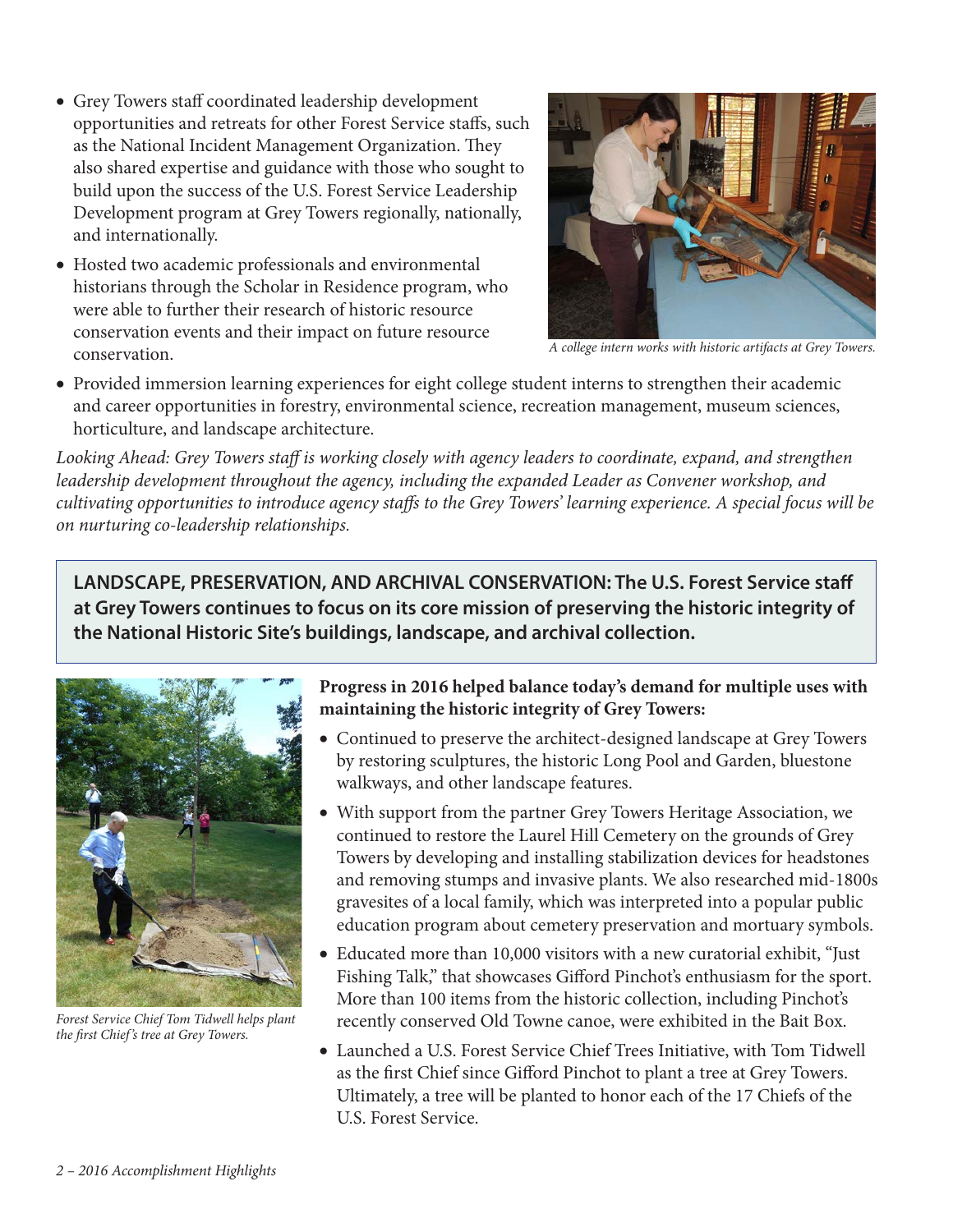

*Above: Framed oil*   $p$ *ainting of Gifford Pinchot.*

*Right: Giord Pinchot's silver shing trophy.*

- Partnered with the Pike County Library to exhibit artifacts from the Pinchot excursion to the South Seas in the 1930s.
- Inventoried and catalogued hundreds of donated historic Pinchot family materials, including photos, receipts, documents, books, and prints, and made these items available for research.
- Added new acquisitions to the collection, including a silver first place fishing trophy presented to Pinchot for Broad Bill and a large, framed oil painting of Pinchot, of which research of its history is ongoing.
- Provided technical expertise to U.S. Forest Service Heritage Program managers and regional historic preservation groups.

*Looking Ahead: Visitors will appreciate new lighting at the Fingerbowl, Grey Towers' unique outdoor dining table; new visitor entry doors made to replicate the appearance of the mansion's original French doors; and conservation of prominent sculptures of turkeys and eagles originally placed in the landscape by Cornelia Pinchot in the 1920s.*

**PUBLIC PROGRAMS AND EDUCATION: The U.S. Forest Service staff at Grey Towers and key partners continue to interpret the lives and contributions of Pinchot family members through a dynamic public program that includes interpretive tours, programs, conservation education, and special events.**

Programs in 2016 heightened the public's knowledge of the many accomplishments of Gifford Pinchot **and his family and all that they contributed to conservation and social justice in the United States:**

- Educated more than 16,000 visitors about the Pinchot conservation legacy through interpretive mansion tours and public programs. Introduced nearly 640 students, including regional students, young teens from an Upward Bound program from Maine, and 130 second graders from a Bronx, NY, public school, to forest history, stewardship, and fire education.
- Broadened understanding of Pinchot family contributions to conservation and social justice through a variety of public programs co-sponsored by partner Grey Towers Heritage Association, including town walking tours, lectures, films, forest education trail hikes, and arts programs.
- Strengthened community ties and educated new audiences with popular signature events, including the 2-day Festival of Wood (3,500 visitors), a re-creation of Gov. Pinchot's Ice Cream Social (900 visitors), 8K Race/ Walk (109 participants), and Community Appreciation Day/Community Food Drive (1,000 participants).
- Improved program accessibility by obtaining devices to assist the hearing impaired and by translating interpretive materials into five different languages.

*Looking Ahead: Development of self-guided interpretive opportunities, including family friendly programs offered through mobile phone apps, and increased accessibility options. Smokey Bear visits a classroom.*